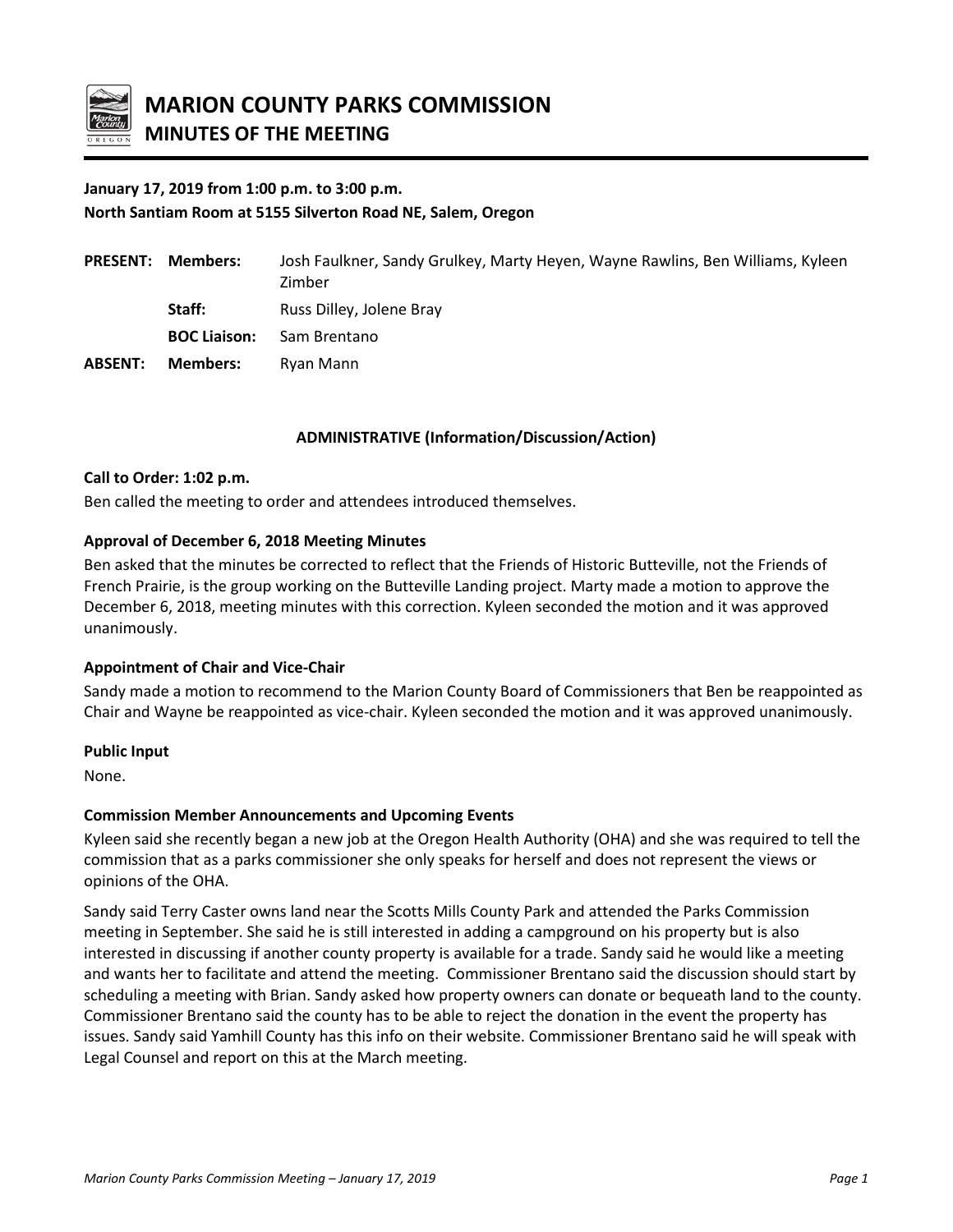#### **COMMISSIONER REPORTS**

**Kyleen reported on her recent visit to Parkdale Park.** She said the park is 6 acres and a third of it is a wetland that Marion County uses for wetland mitigation. She said according to the website, turf grass was planted to encourage informal sports activities and the grass is still doing well. Kyleen said park signs sit back from road so it is not obvious to people driving by that it's a park, but Russ told her the county plans to put paved sidewalks in front of the park and that will be a big improvement. She said the park is very clean and has a nice destination to picnic tables. She said the back half is a big field with a nice grove of trees and she saw some covered graffiti on the fence. Russ said the back half of the park is the mitigation site and East Salem Service District (ESSD) staff maintains that portion, while Parks staff maintains the front portion of the park where the picnic tables are. He said there was an attempt to develop the park several years ago, including installing a BMX track, but neighbors were opposed. He said county staff is now slowly doing some development with neighborhood buy-in. There was discussion about whether this was enough change for this neighborhood but Russ said it's a growing neighborhood and it would nice to have an area children can play. Sandy asked if the city could assume ownership. Russ said they can't because that area hasn't been annexed yet and is county land. Commissioner Brentano said he doesn't want county responsible for neighborhood parks in the city. Sandy said she agreed and advocated for the neighborhood taking over. She said neighbors of Labish Village Park are also considering asking for conditional title. Commissioner Brentano said this would be decided on a park by park basis and if it is recommended he didn't think the board would be opposed.

**Ben reported on his recent visit to Niagara Park.** He said Niagara is on Hwy 22 between Gates and Detroit Lake and is the most easterly park in the parks system. Ben said it's a historical site and at some point in the past there was a lava flow into the river at the park location. He showed a photo of the park's historical sign which answers a lot of questions about the arch masonry along the river at the park. Ben asked about the number of park visitors. Russ said they're low but the county has purchased a traffic counter to count the actual number of visitors. Marty asked if camping was being considered for this park. Russ said it had been discussed but it is so close to Hwy 22 that it wouldn't be a good choice for campsites. Russ said there is an interpretive trail with signage for trees and the old powder house.

**Sandy reported on her recent visit to Packsaddle Park.** She said this park is right down the river from Niagara and it is an adopted park. Sandy said it has a simple boat ramp and is one of the key put in and take out points on North Santiam River. She said this is a small park with one picnic table, an ADA accessible clean pit toilet, good signage, and it was beautiful and very well maintained, although there is a little ivy in the trees. Sandy met two kayakers at the park and they told her they go there almost every week year round. She asked them if they had any suggested improvements for the park or info they'd like shared with the commission, and they said they said they use the park all the time, think it's great as it is. Russ said the land is leased from the Army Corp of Engineers and the ivy is eaten by elk. Ben asked if the county has looked at the feasibility of connecting county parks along the Santiam River. Russ said the neighbors would not cooperate and the railroad has not been responsive.

Ryan's presentation on Bear Creek Park was deferred until the March meeting.

#### **STAFF UPDATES**

#### **Preparation for 2019-20 Budget Process**

- **List of Parks Commissioner Recommendations**  Russ said the presentations done by parks commissioners has helped to create a project list for capital projects. He said staff are in the preliminary stages of budget season and are preparing CIP requests for 2020.
- **5-10 Year Planning Cycle** Russ said staff was asked to create a 5 Year Plan, and he and Brian have worked on that. He then reviewed the project list with commissioners.
- **Potential Park Property**  Russ said new Public Works director spoke with him about potential park property near the Buena Vista Ferry.